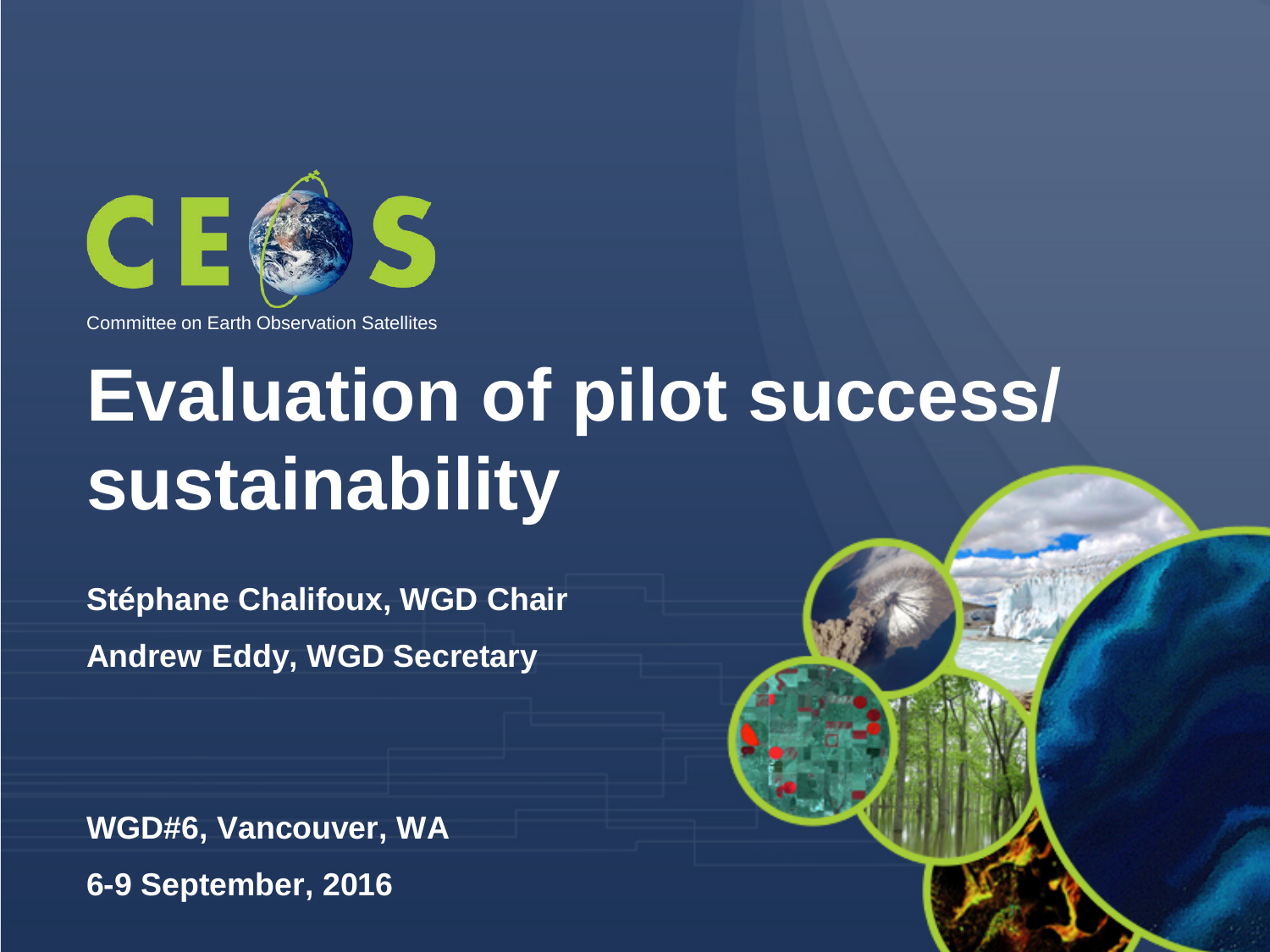



**Flood, Seismic Hazards, and Volcano Pilots approved by SIT April 2014 and run to end 2017**

**Recovery Observatory formally approved by plenary November 2015 and is expected to be triggered in 2016, to run for 3 to 5 years (2018-2020), with go-no-go decision after 6 months (2017)**

**Landslide pilot planning begun 2015; approval at plenary 2016; may run to end 2019**

**Some activities may continue, or be linked to new initiatives (e.g. GEO-DARMA), while others will cease**

**Vision for sustainability to be put forward early 2017 (SIT) for approval at 2017 Plenary**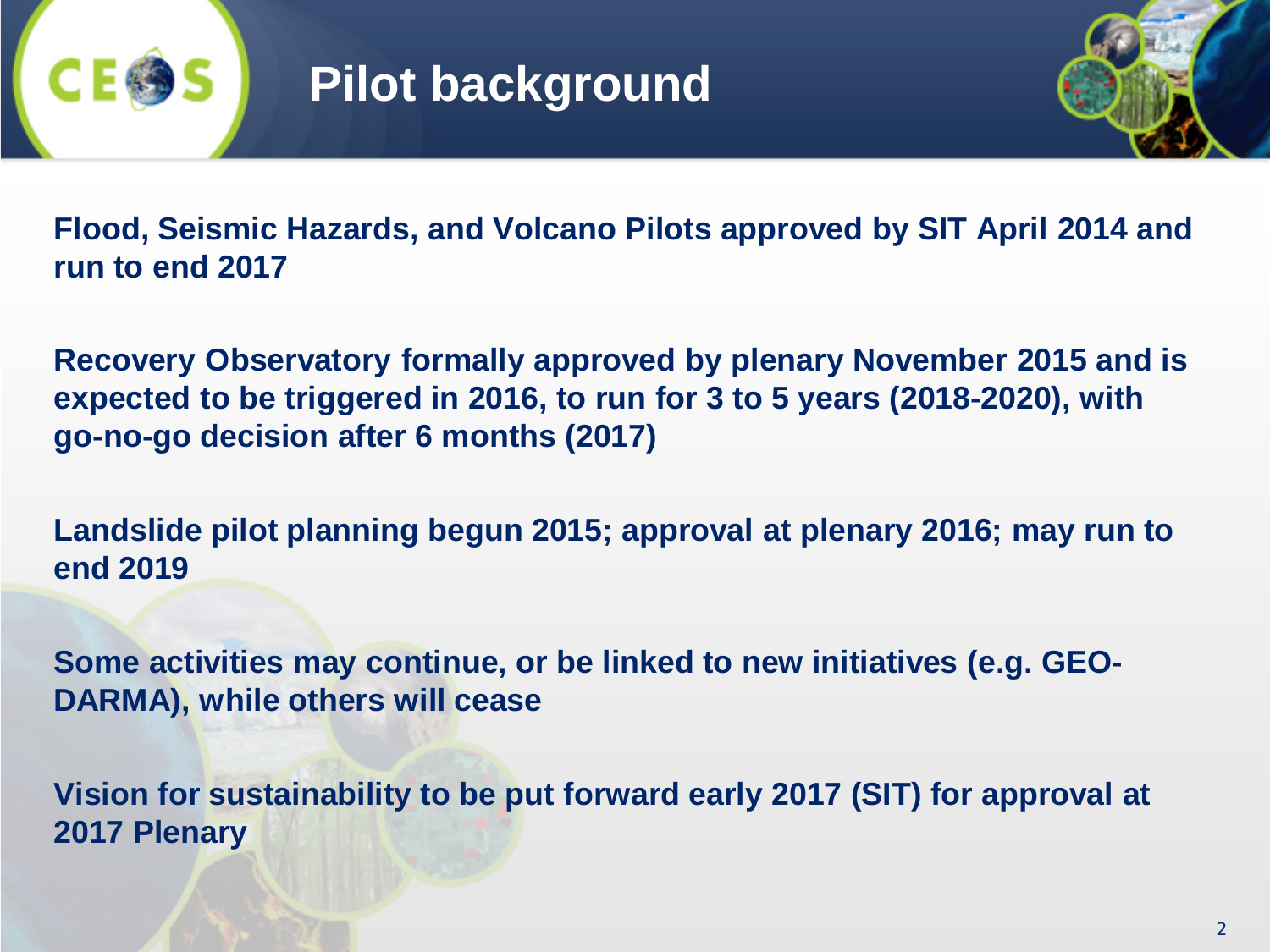

**Both measurable and qualitative evaluation of pilots:**

- **Evaluation against pilot objectives (initial evaluation criteria of three pilots, but also deliverables & milestones)**
	- **- Monitoring by Pilot Leads and regular reporting to WG in "semestrial report" and WG meetings and teleconferences: formal review of reporting should be instituted**
- **Own qualitative judgment by thematic team and feedback from intermediate and end users – end user questionnaire to be developed for each thematic team, on basis of Volcano Pilot questionnaire**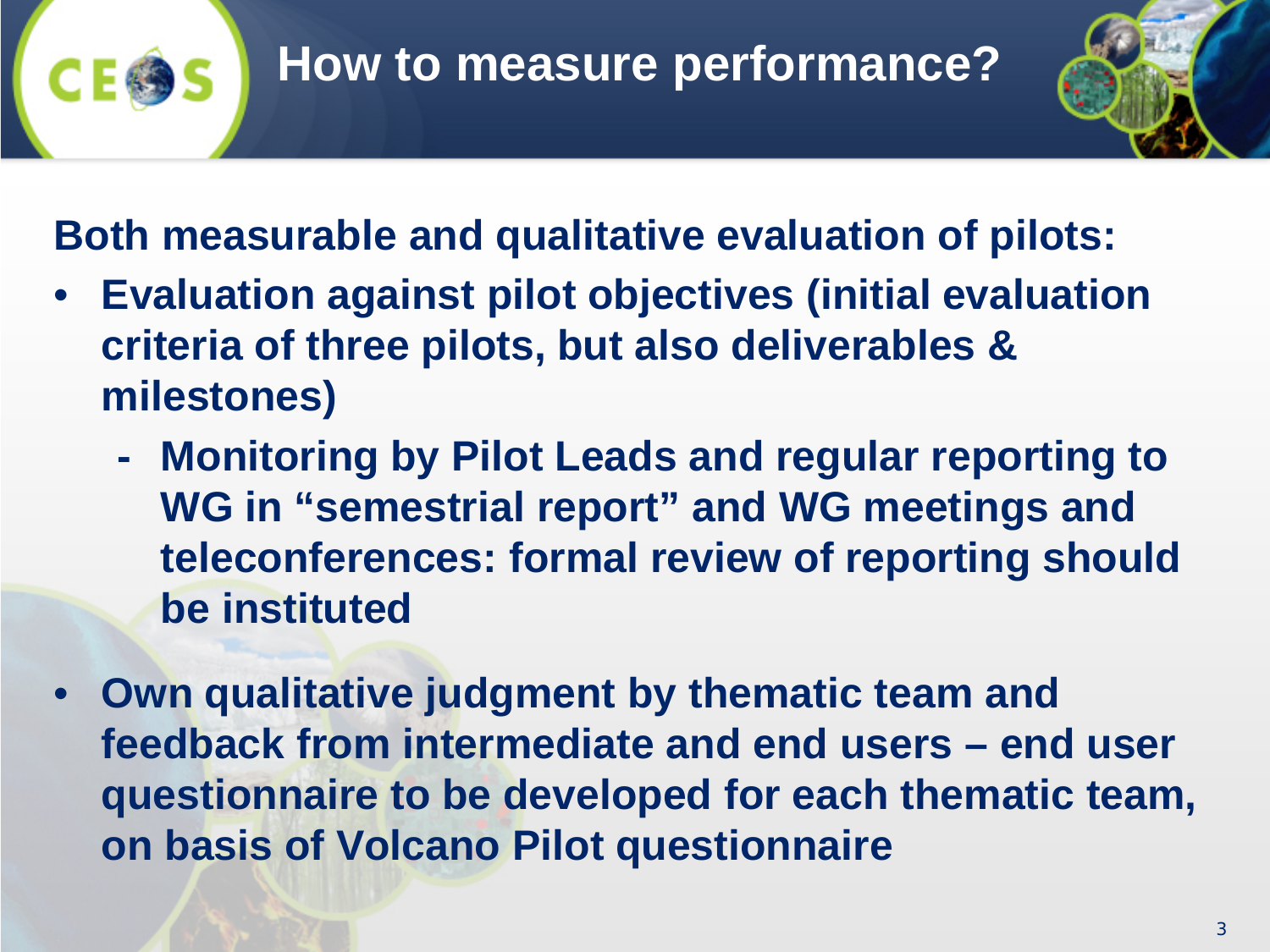



- **Data use (volume and quality of images and products)**
- **User uptake (number of users and volume of products generated and used effectively)**
- **User engagement (actual use of products, willingness to contribute to sustainability strategy)**
- **Outside interest (willingness of stakeholders to finance activities)**
- **Objective accomplishments (changes to decision-making processes, effective DRM strategies influenced)**
- **Ease of implementation (does the path to sustainability come naturally? Is there a clear vision for how to transition from demonstration to viable on-going work?)**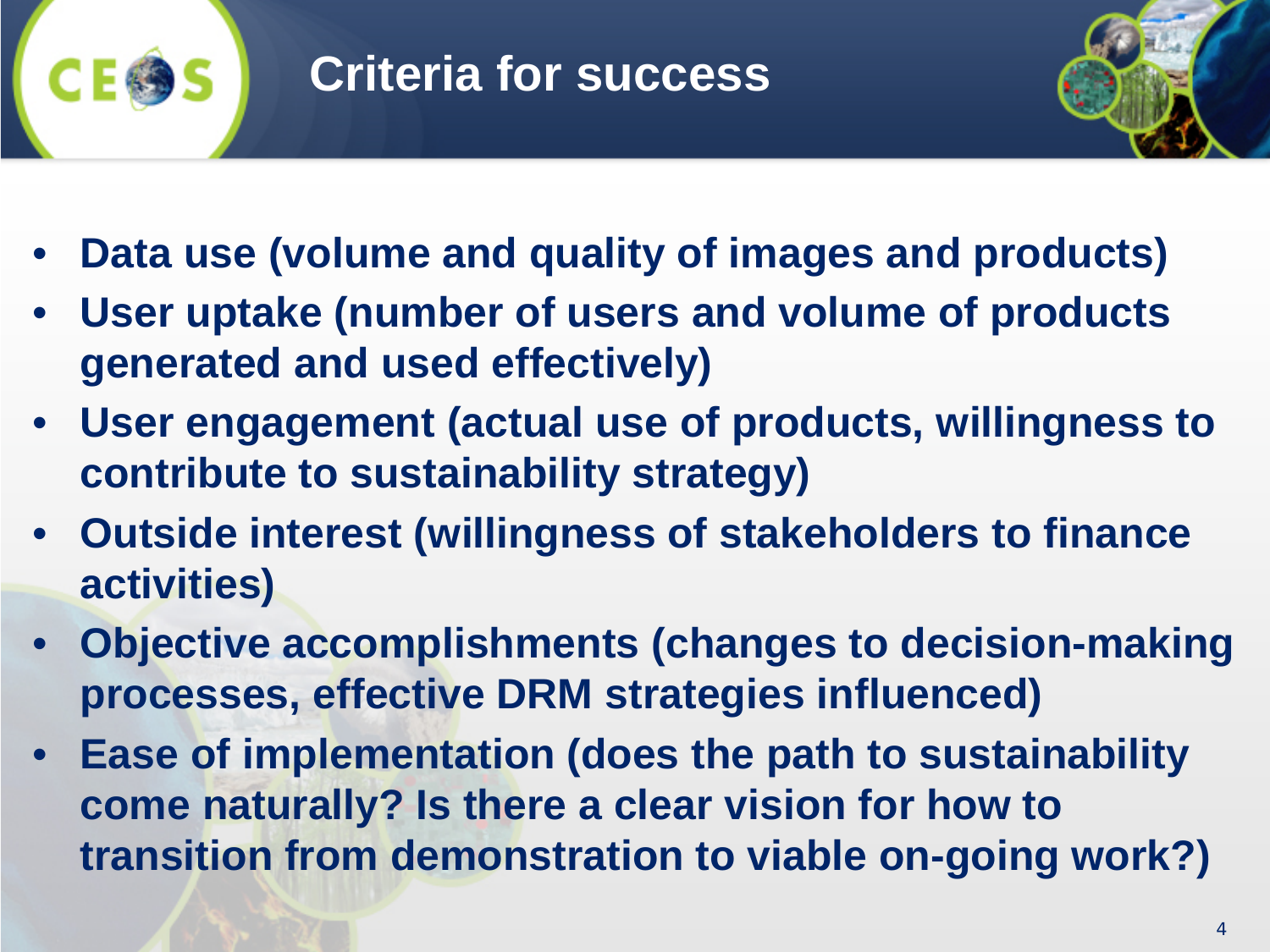#### **Projected CEOS Workplan Disasters Objectives**



|  | <b>Objective/Deliv</b><br>erable                                                                                                                      | <b>Projected</b><br><b>Completion</b><br><b>Date</b> | <b>Background Information</b>                                                                                                                                                                                                                                                                      |
|--|-------------------------------------------------------------------------------------------------------------------------------------------------------|------------------------------------------------------|----------------------------------------------------------------------------------------------------------------------------------------------------------------------------------------------------------------------------------------------------------------------------------------------------|
|  | <b>DIS-10:</b><br>Implementa<br>tion of Data<br>Acquisition<br>Plan in<br>support to<br>DRM pilots,<br>data<br>coordination<br>for GNSL<br>supersites | Q4 - 2016                                            | A strategic data acquisition plan in response to the<br>floods, seismic hazards, and volcanoes pilots' EO<br>requirements was endorsed at SIT-29. This plan will be<br>updated to reflect the landslides pilot endorsed at the<br>29th CEOS Plenary Meeting.                                       |
|  |                                                                                                                                                       |                                                      | Potential proposals for new GSNL activities ( <i>i.e.</i> new<br>permanent & event Supersites) aiming at expanding the<br>objectives of the current pilots will be assessed by the<br>Data Coordination Team and the various pilot teams in<br>due time. The assessment will be done following the |

procedures endorsed by CEOS.

The status of implementation of the plan, and of the pilots and supersites being supported, will be reported at SIT-31 and at the 30<sup>th</sup> CEOS Plenary Meeting.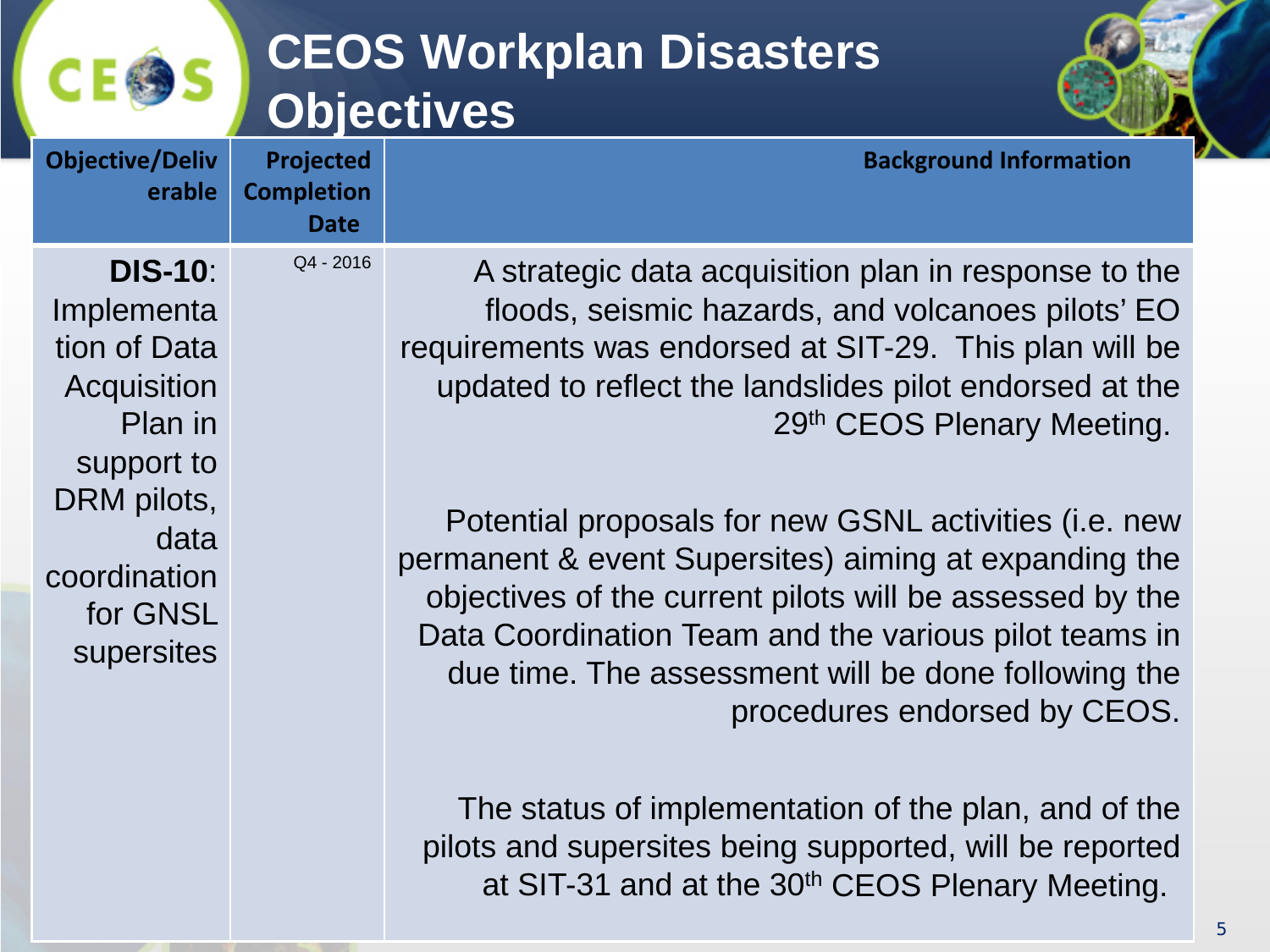## **CEOS Workplan Disasters Objectives**

**CEOS** 



| <b>Objective/Deliverable</b>                                                                                      | Projected<br><b>Completion Date</b> | <b>Background Information</b>                                                                                                                                                                                                                                                                          |
|-------------------------------------------------------------------------------------------------------------------|-------------------------------------|--------------------------------------------------------------------------------------------------------------------------------------------------------------------------------------------------------------------------------------------------------------------------------------------------------|
| <b>DIS-12: Report on</b><br>survey of donors<br>for post-2016<br>operation of a<br>Recovery<br><b>Observatory</b> | $Q4 - 2017$                         | WGD isasters will develop a survey of<br>potential institutional donors to study the<br>possible inclusion of additional hazards<br>and the sustainability of Recovery<br>Observatory activities for 2016<br>onwards. The survey will commence<br>after the triggering of the Recovery<br>Observatory. |
|                                                                                                                   |                                     | The findings of this survey will be<br>presented in a lessons learnt report to<br>Plenary to enable timely consideration by<br><b>CEOS Agencies.</b>                                                                                                                                                   |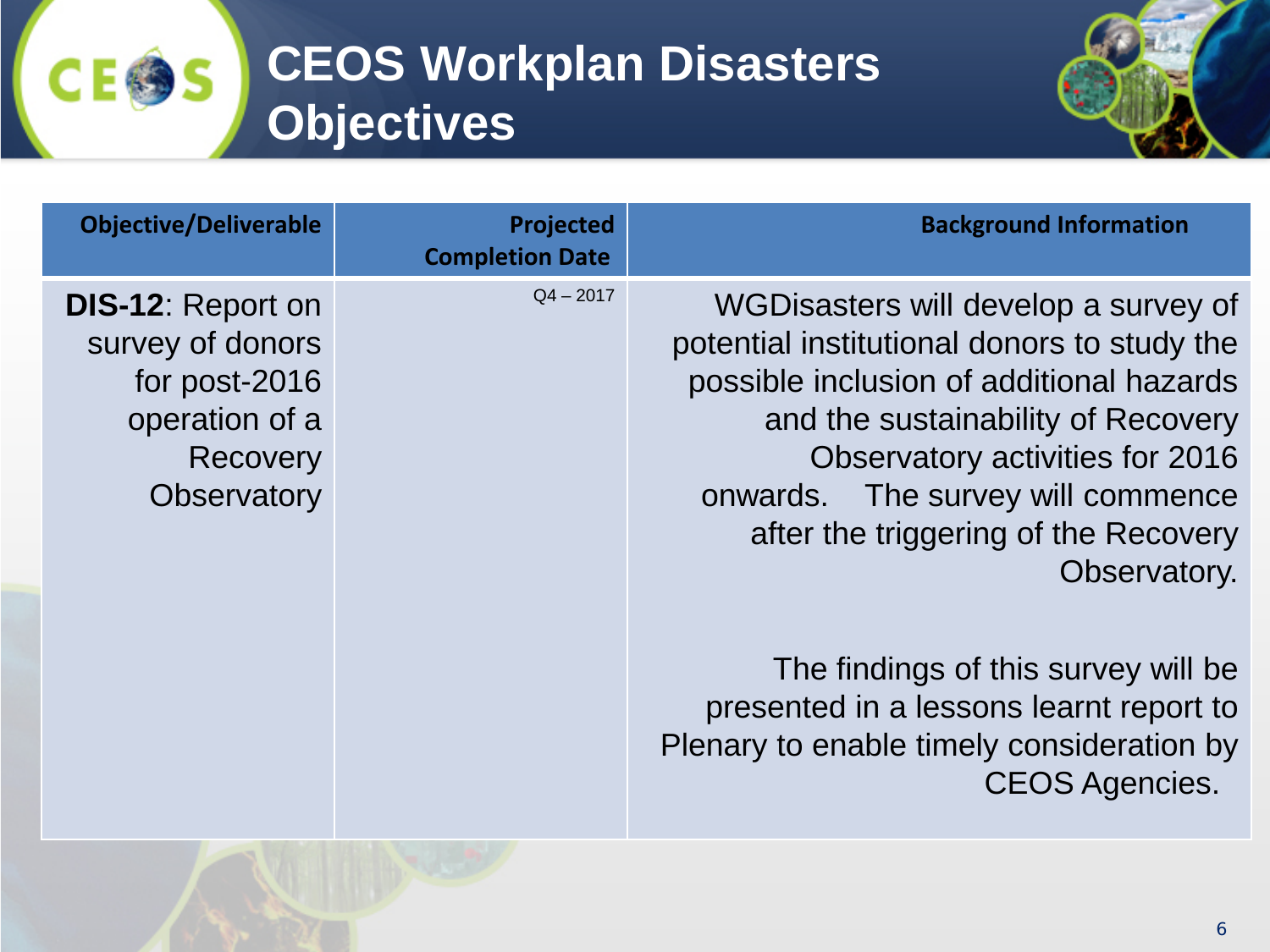## **CEOS Workplan Disasters Objectives**



| <b>Objective/Deliverable</b>                                   | Projected<br><b>Completion Date</b> | <b>Background Information</b>                                                                                                                                                                                                                                                                                                                                                                                                   |
|----------------------------------------------------------------|-------------------------------------|---------------------------------------------------------------------------------------------------------------------------------------------------------------------------------------------------------------------------------------------------------------------------------------------------------------------------------------------------------------------------------------------------------------------------------|
| <b>DIS-13: Report on</b><br>follow-on actions<br>to DRM Pilots | $Q4 - 2017$                         | The DRM Pilots are expected to provide<br>important insights into where, and how,<br>Earth observations from space can<br>support the Disaster Risk Reduction<br>community. A report will be prepared to<br>summarise the learnings from these pilots,<br>and to recommend pathways forward. In<br>particular the report will focus on the<br>elements necessary to the sustainability of<br>operational solutions beyond 2017. |



**CE命S**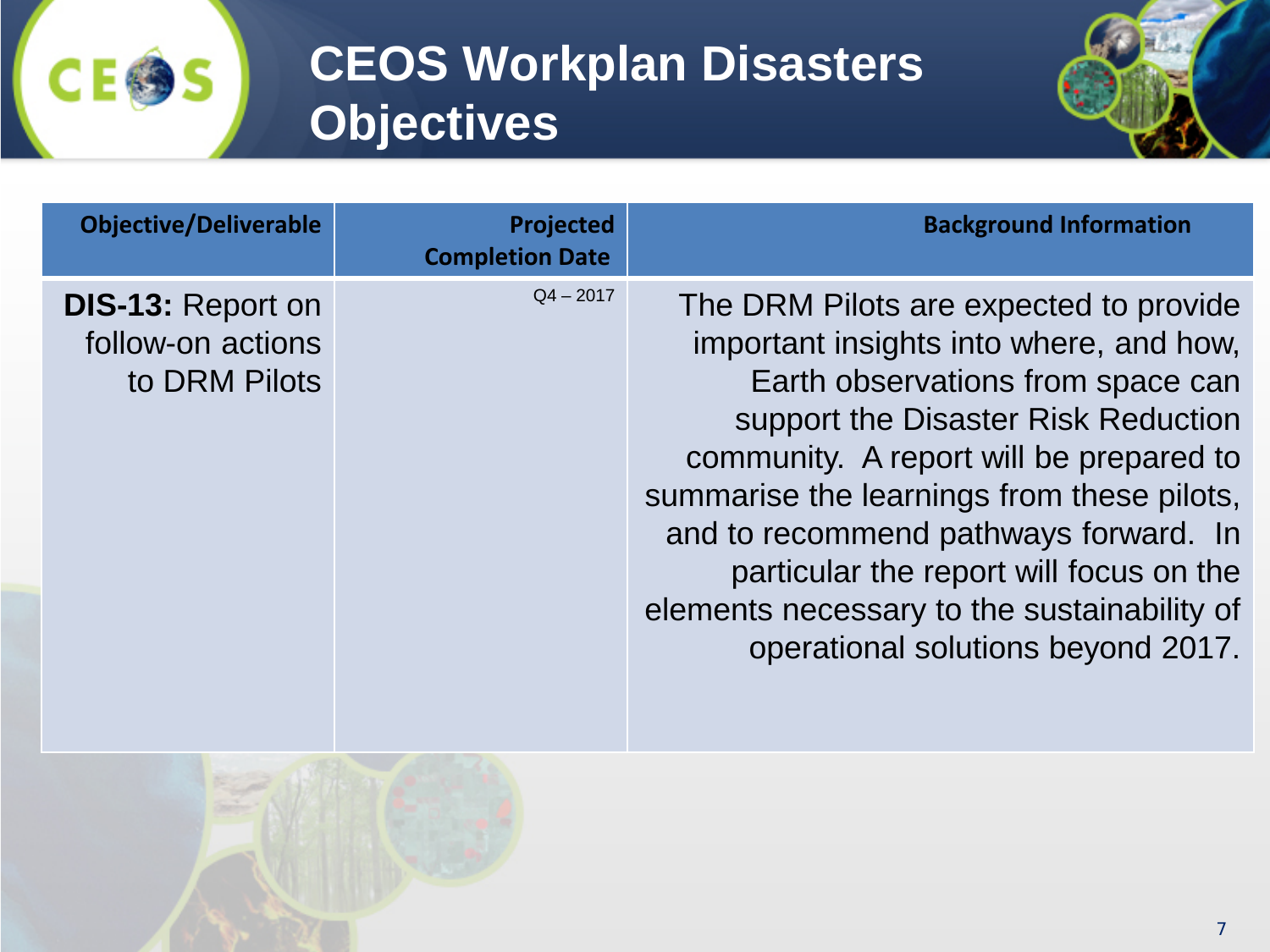#### **CEOS Workplan Disasters Objectives**

**CE®** 

S



| <b>Objective/Deliverable</b>                                                                                                   | Projected<br><b>Completion Date</b> | <b>Background Information</b>                                                                                                                                                                                                                                                                                                                                                                                                |
|--------------------------------------------------------------------------------------------------------------------------------|-------------------------------------|------------------------------------------------------------------------------------------------------------------------------------------------------------------------------------------------------------------------------------------------------------------------------------------------------------------------------------------------------------------------------------------------------------------------------|
| <b>DIS-15: Support</b><br>for GEO-DARMA<br>identification of<br>major hazards and<br>DRR issues for<br>each selected<br>region | $Q4 - 2017$                         | During this period GEO-DARMA will seek<br>independent identification of disaster risk<br>management priorities at regional level<br>(e.g. most prevalent hazards and most<br>severe impact; hurdles in implementing<br>effective DRR and resilience measures in<br>the region) by authoritative Regional<br>Institutions, in line with the priorities from<br>the Sendai Framework for Disaster Risk<br>Reduction 2015-2030. |
|                                                                                                                                |                                     | The accomplishment of the task will<br>require the active support of major<br>stakeholders in the field of disaster risk<br>management at global, regional and<br>national level on order to implement a<br>series of pilot projects.                                                                                                                                                                                        |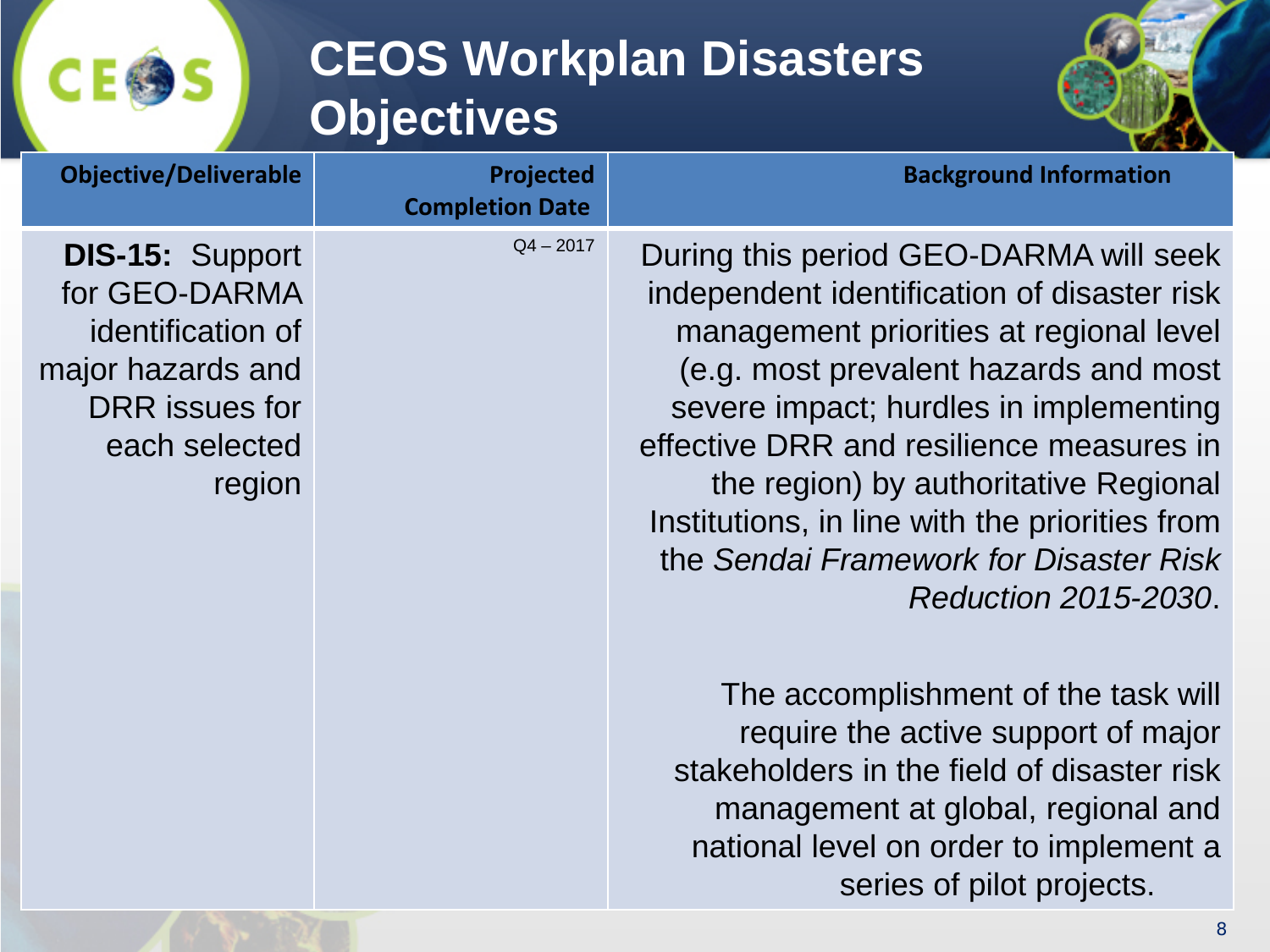



#### **Selection of significant results by thematic teams:**

- **Publication on web site. Each pilot lead to provide ½ page general public summary and then a link to more detailed information.**
- **Current target is 2 web stories a year (could do more).**
- **Publication of articles in specialized scientific journals.**
- **Presentations at international meetings.**
- **Glossy 'pilot report' highlighting pilot results to be published in April 2017, as a preparation of the pilot successor strategy for 2017.**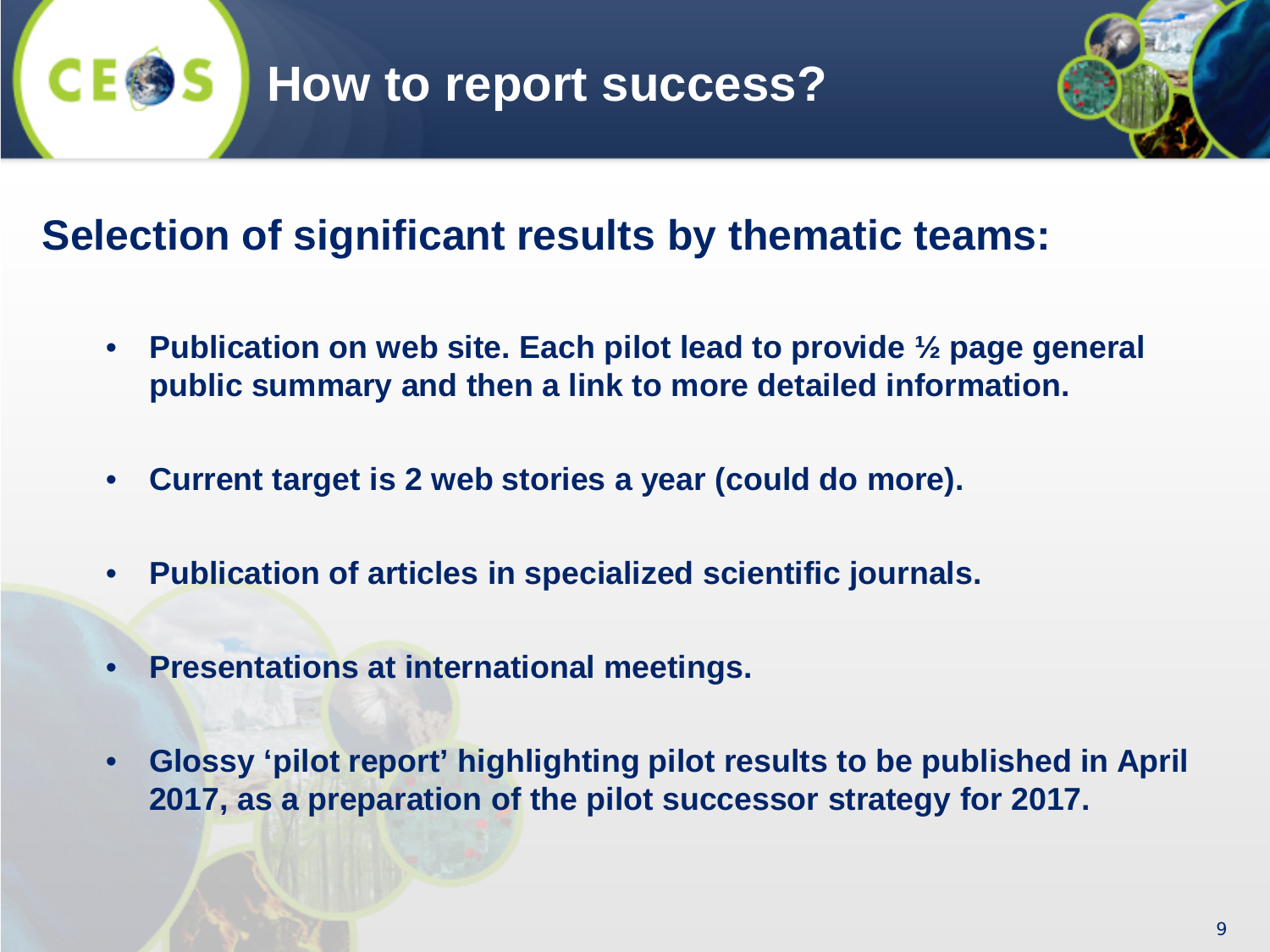

**Hardcopy, glossy document to be published by ESA by April 2017 for SIT-32**

**Report will provide overview of DRM objectives, and then focus on success stories from within each thematic area**

**Report will document how specific initiatives from within each thematic area led to increased end user engagement in satellite-based disaster risk management** 

**Report includes end user testimonials on how satellite use changed their approach to DRM**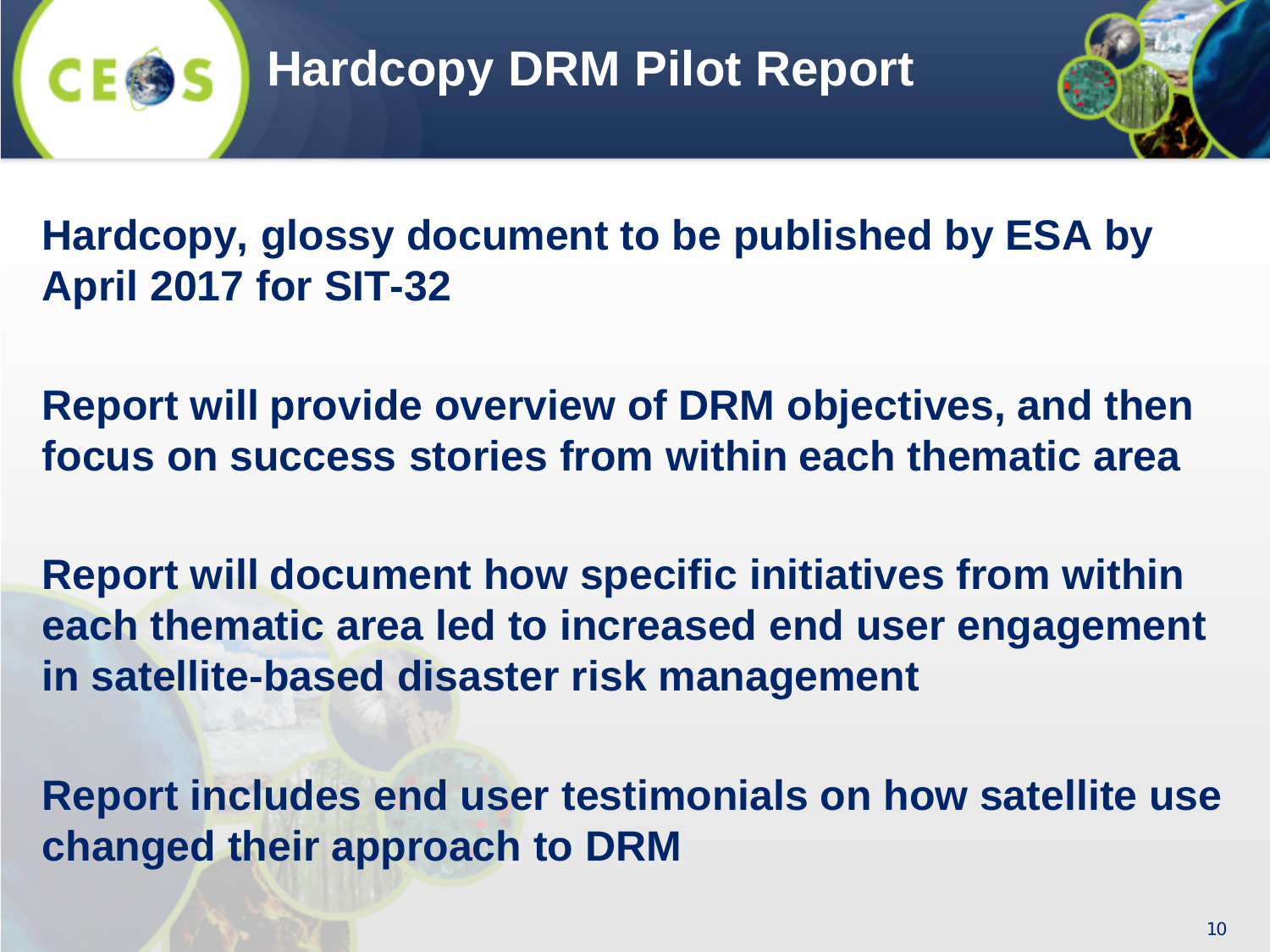

**Evaluation Criteria at outset: Seismic Hazards Pilot**



**1. Accuracy of measurements of iGSRM region completed under the project; ability to use output of work for other regions (validation methodologies for example)**

**2. Number of end users and practitioners using data exploitation platform; number and quality of peer reviewed papers based on work done on the platform;**

**3. Rapid delivery of science products; linkages made between rapid delivery and advancement of seismic understanding of given area; uptake of products by end users.**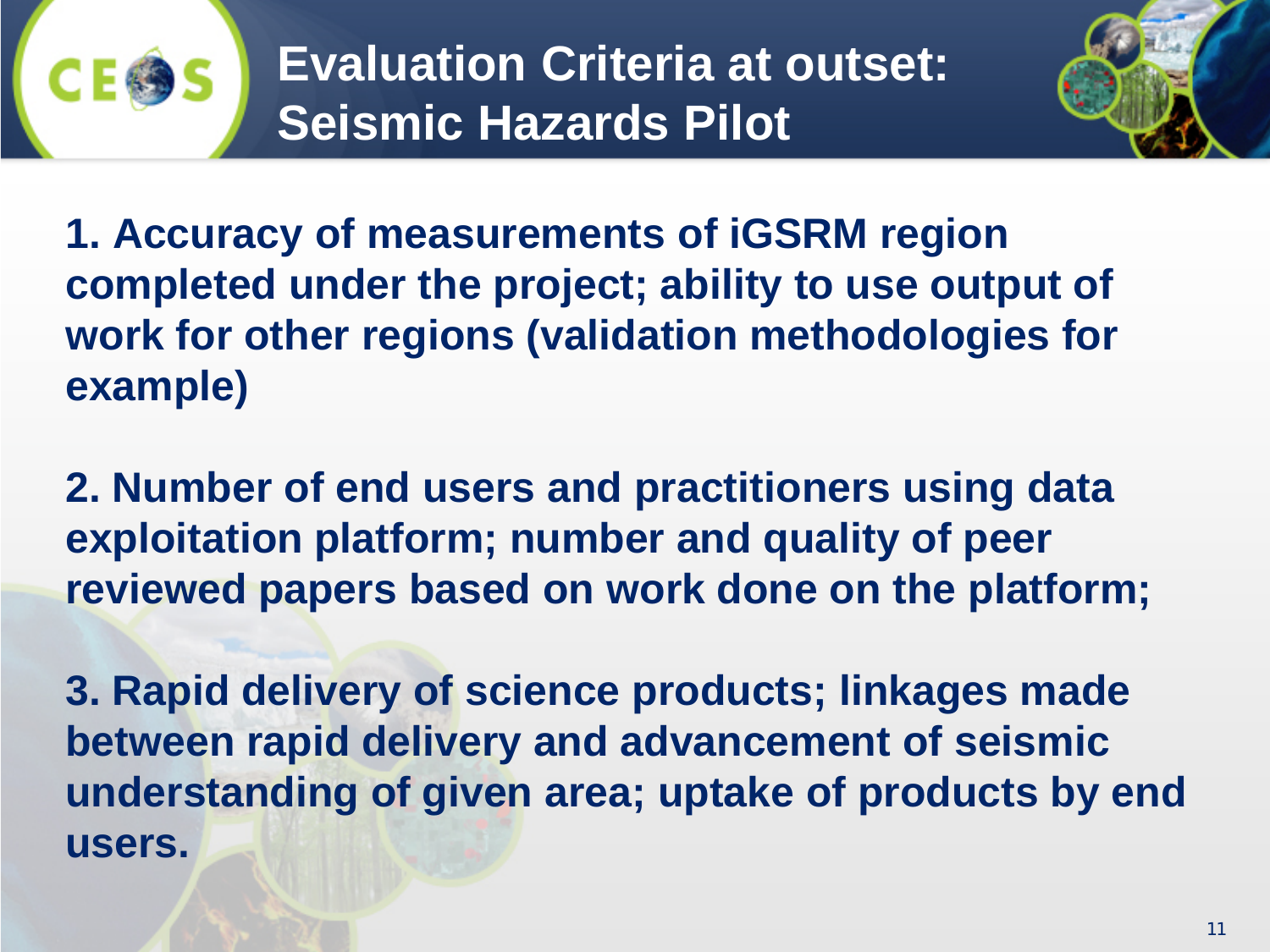



- **1. Identification of new areas of unrest through regional InSAR monitoring**
- **2. Uptake by Latin American volcano monitoring agencies of EObased methodologies for tracking deformation, as well as gas, thermal, and ash emissions**
- **3. Utilization of EO data for operational monitoring by volcano observatories at Supersite targets**
- **4. Interest expressed by volcano community to broaden approaches adopted in pilot (especially regional monitoring and new methodologies for EO-based monitoring) through representative bodies such as IAVCEI, WOVO or GVM**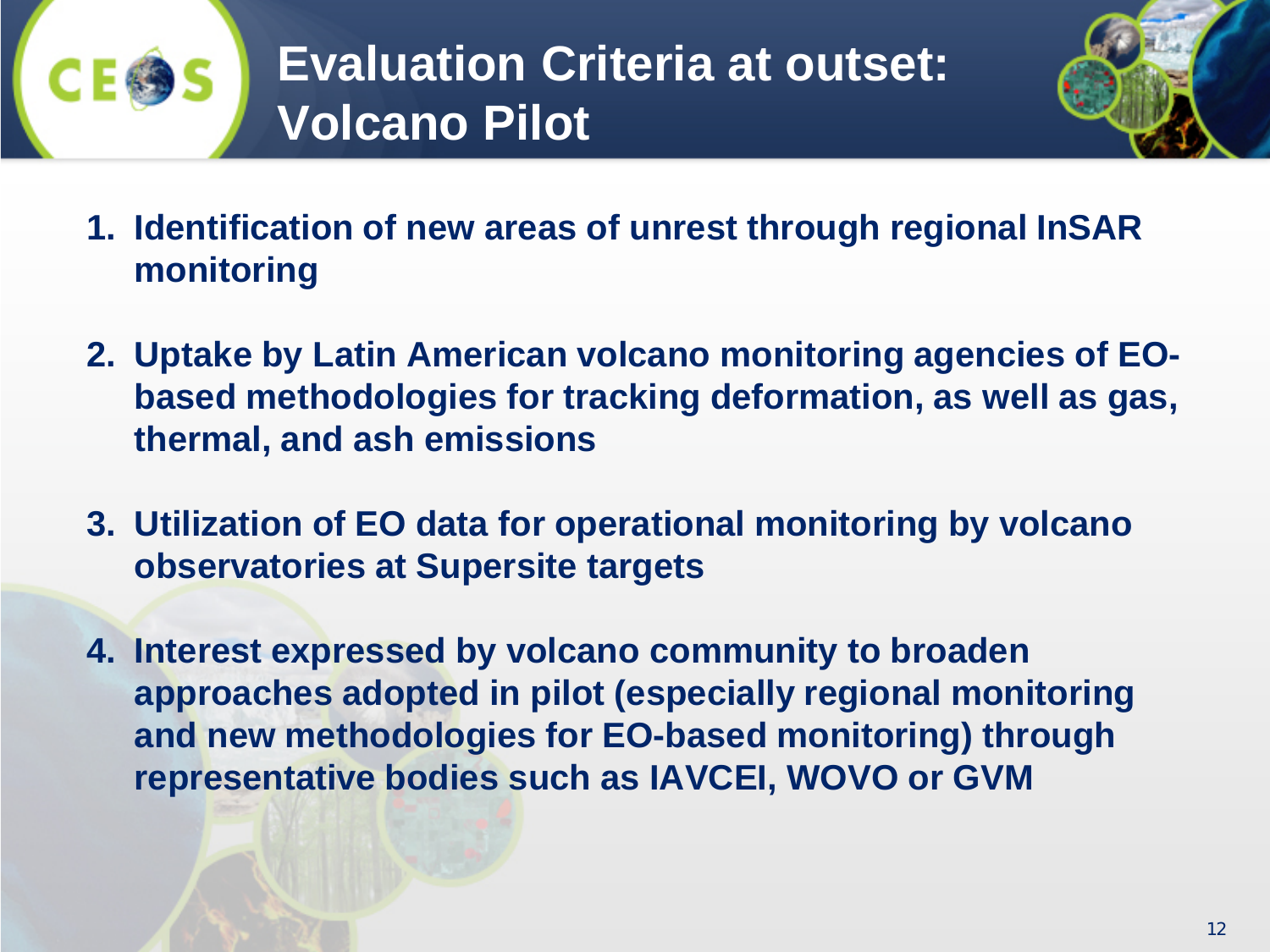



**1. Increased use of global flood monitoring and modeling tools/sites (pilot will track metrics from 2014 to 2016, and categorize the user communities)**

**2. Successful integration of archived and near-real time satellite EO into operational flood monitoring systems in the three pilot areas**

**3. Quantitative evaluation of the effectiveness of modeling and observational products for warning and response for the three pilot areas**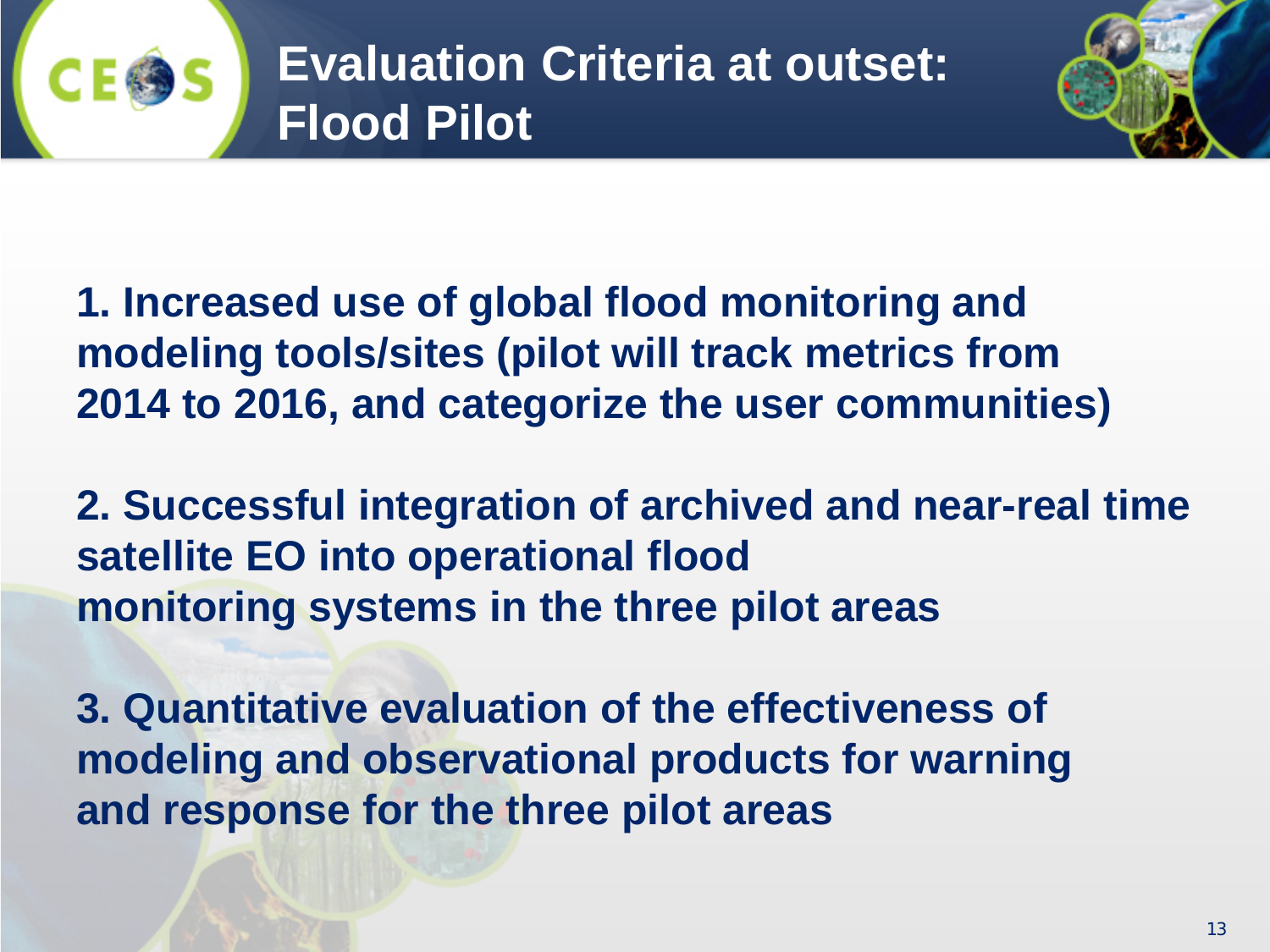



- **Several Pilot activities foreseen to end 2017**
- **Success does not necessarily imply sustainability: successful activities need to find 'operational home' outside pilots**
- **Successful activities might also be extended still as prototyping activities but in different frameworks such as GEO-DARMA**
- **Non-successful activities should be flagged and abandoned**
- 14 • **Formal report to be made to Plenary 2017, including web updates on status and successes of each pilot, and formal recommendations of WG Disasters on next steps (or not) for each pilot. Final report must be a complement to the Glossy Handbook), with CEOS Chair and members as audience (no formal print version). Summary results, lessons learned and recommended path forward.**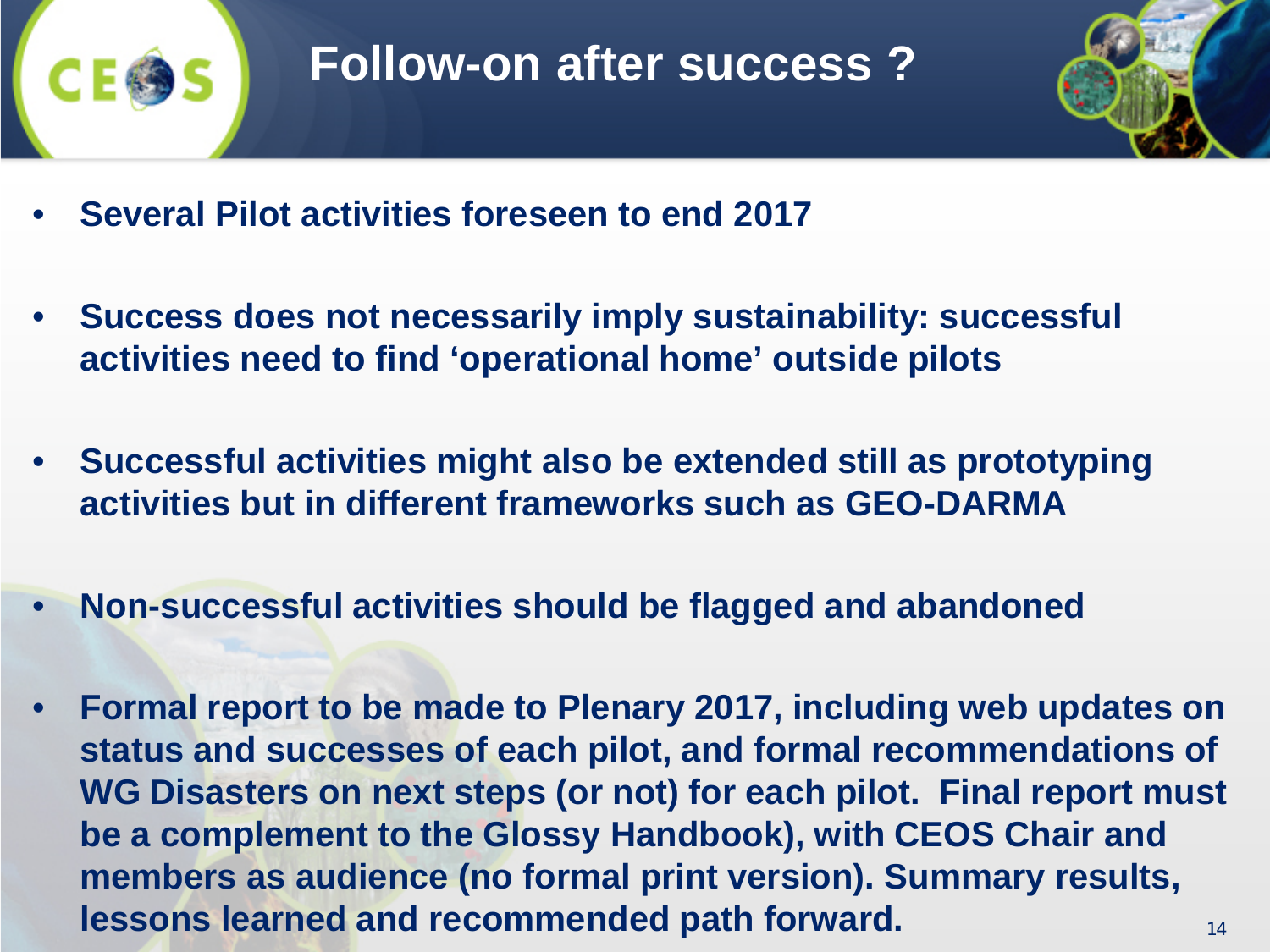

- **What elements of the pilot have proven to be successful, especially with regard to user interest and involvement? Are there specific elements that will be "missed" if stopped now? Which ones and why?**
- **Are there elements of the pilot that are likely to be supported (possibly financially) from outside CEOS and the pilot going forward beyond 2017? If yes, what organizations might be willing to contribute to a sustainability plan?**
- **In considering successes that should go forward, do these involve a transition from research to operations? Are there data issues involved?**
- **Do you consider that data for the sustainable elements should come from CEOS, or from commercial providers, or some mix?**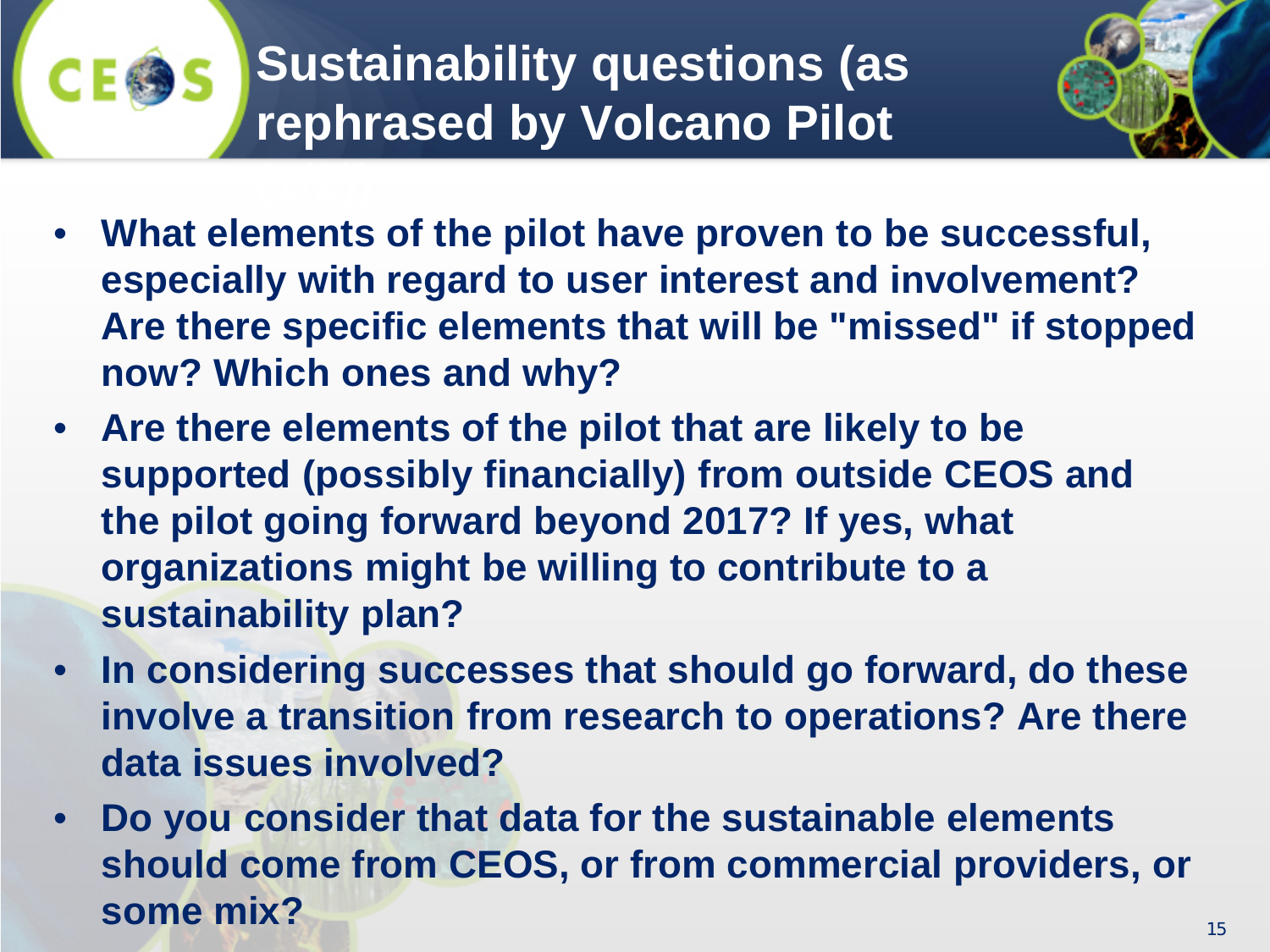## **Sustainability questions (2/2)**



- **Who are the key partners for achieving sustainability?**
- **Who are the main clients and users of the sustainable services?**
- **What if any is the role for CEOS in the sustainable service?**
- **What are the largest threats to sustainability, and what are the consequences of not achieving a sustainable service as proposed?**
- **Does sustainability imply a simple continuation, or does it involve scaling something developed in the pilot to a global level, or other larger level? What is involved? Can you provide a description/vision of this larger system and what it entails from a cost perspective (using elements from the pilot as a the starting point for costing)?**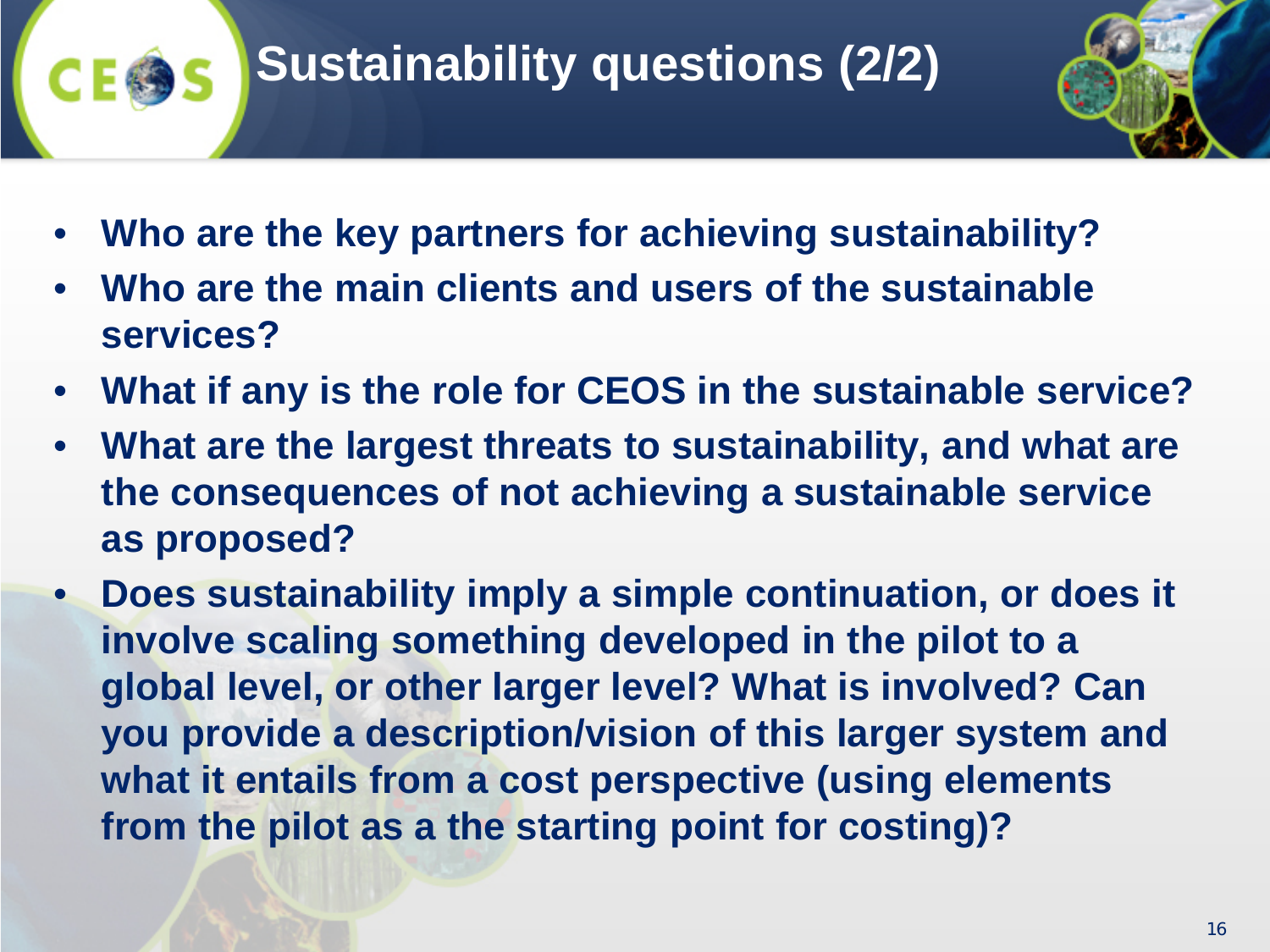## **Next steps: Volcano Pilot**



- **Articulate vision for scaling from regional (Latin America) to global monitoring (processes, mechanisms) – describe vision and explain philosophy, from broad area monitoring with widely available data to detailed monitoring triggered by detections of unrest**
- **Estimate data volumes by type**
- **Articulate benefits of global monitoring (the delta from today)**
- **Propose organisational structure based on regional responsibilities and global coordination**
- **Convene (at political level) a meeting to bring this into being…**
- **Define proposed on-going CEOS role and identify key partners and paths to partnership**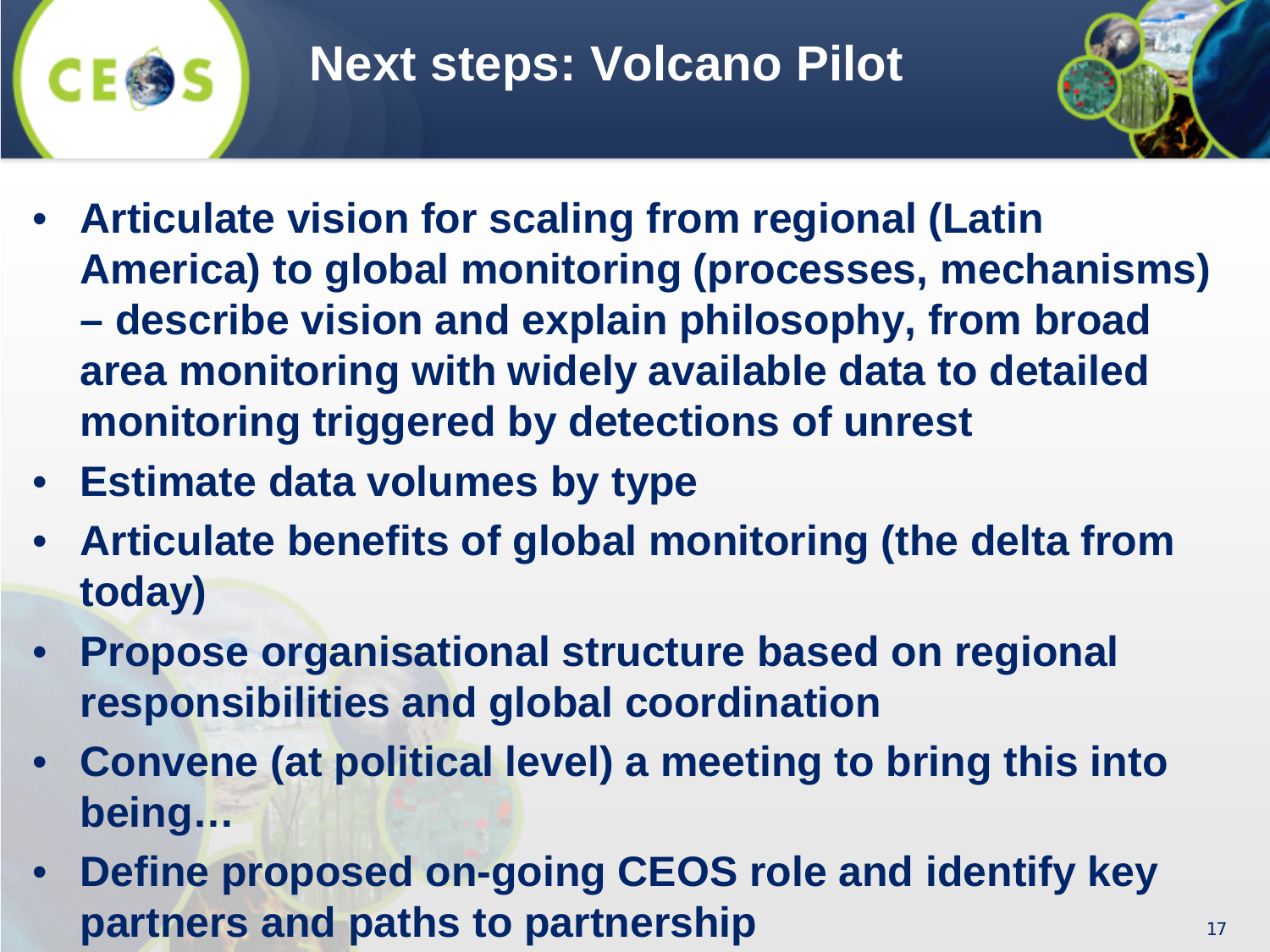#### **Next steps: Seismic Hazards Pilot**

**Target 1** – using satellite EO during the crisis for rapid damage mapping:

• articulate relationship with Copernicus, Charter and Sentinel-Asia, and role if any of CEOS

**Target 2** – using satellite EO during the crisis to support operational seismology with advanced science products:

• define nature and content of rapid science product "service", including role of partners for delivery, role of CEOS agencies, and relationship to parallel providers (e.g. Charter)

**Target 3** – using satellite EO after the crisis for better understanding of earthquakes:

• unclear how this is different from science work already performed by Universities through existing AOs with agencies…

**Target 4** – support recovery and reconstruction process:

• refine content of "support" (science of recovery? environmental impact? logistical monitoring?) and coordinate with RO

**Propose action plan and estimate data volumes for each target**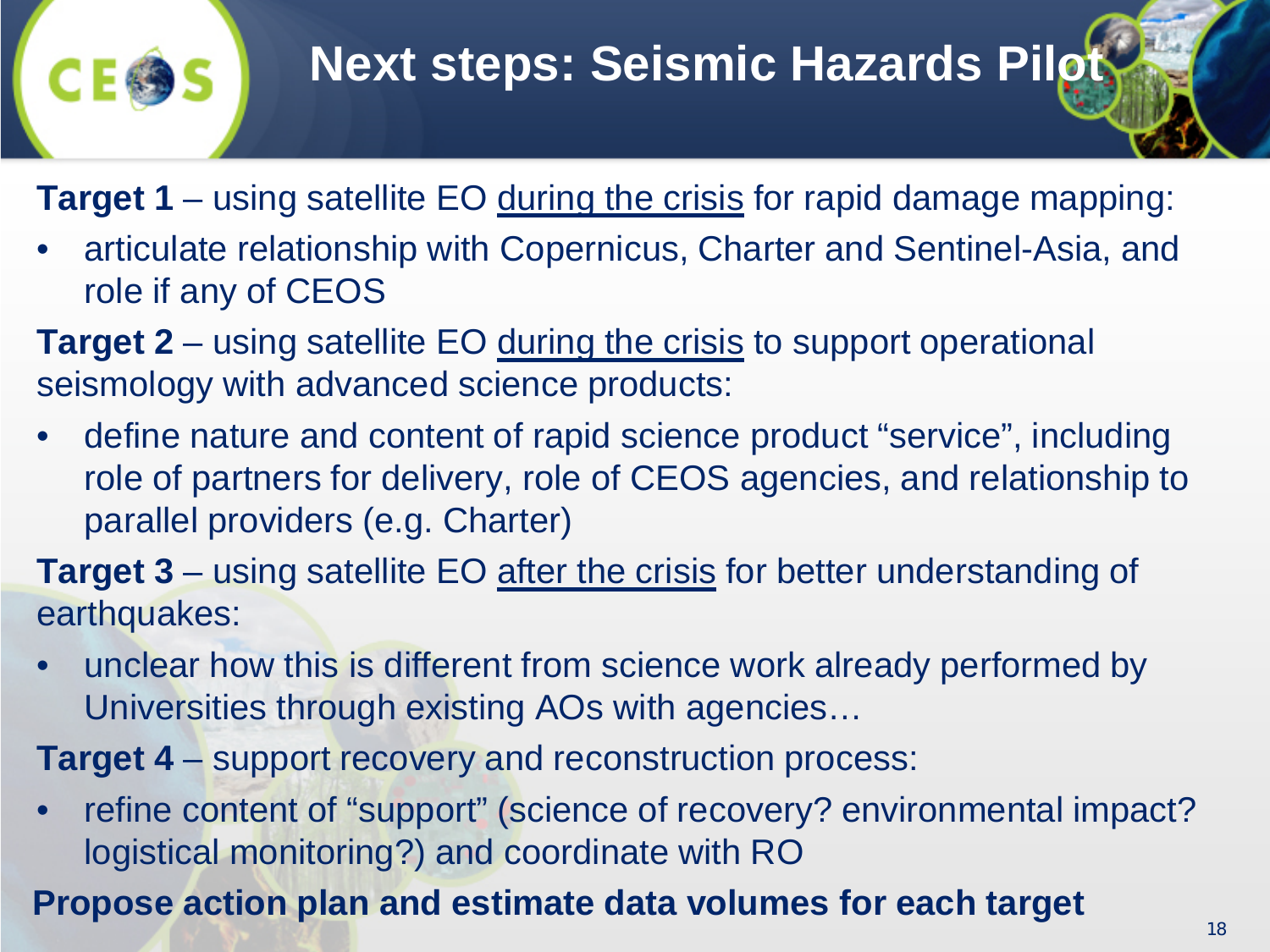

### **Flood Pilot Sustainability**

- **Technical success**
- **Engaged and committed users**
- **Applications ready to roll out with API services**
- **But… challenges:**
	- **Data access/distribution issues**
	- **Large number of regional /national users without clear international community – coordination difficulties**
	- **Dichotomy between global and regional approaches – global is too coarse and regional is too data and resource intensive**